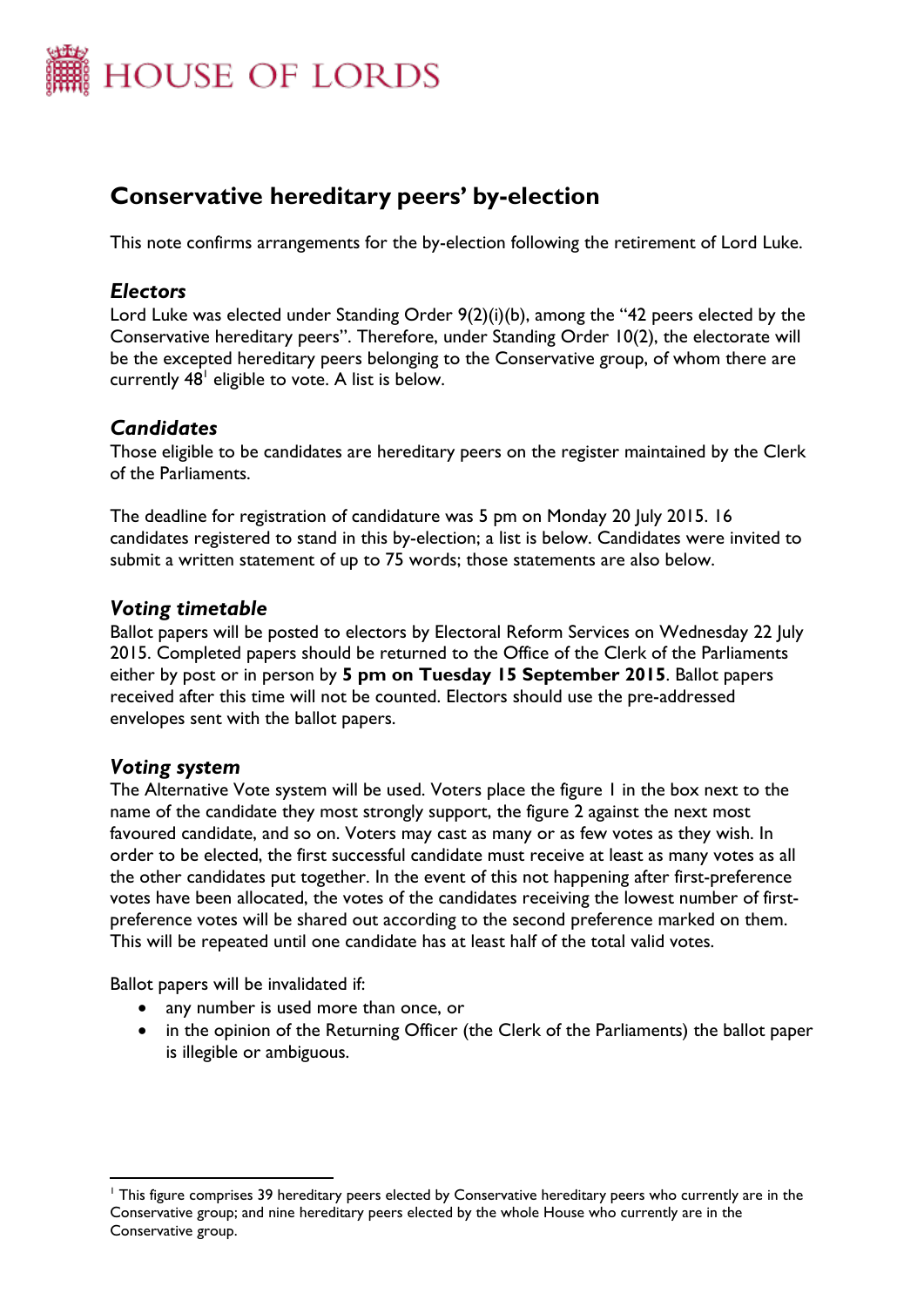## *Results*

The count will be conducted by Electoral Reform Services.

The result will be announced in the House of Lords chamber by the Clerk of the Parliaments at a convenient moment (likely to be after oral questions) on Wednesday 16 September 2015.

The full results, including the number of first-preference votes cast for each candidate and the position after each transfer of votes, will be available in the Printed Paper Office and the Library soon after the announcement by the Clerk of the Parliaments. The results will also be published online at [www.parliament.uk](http://www.parliament.uk/)

22 July 2015 David Beamish *Clerk of the Parliaments*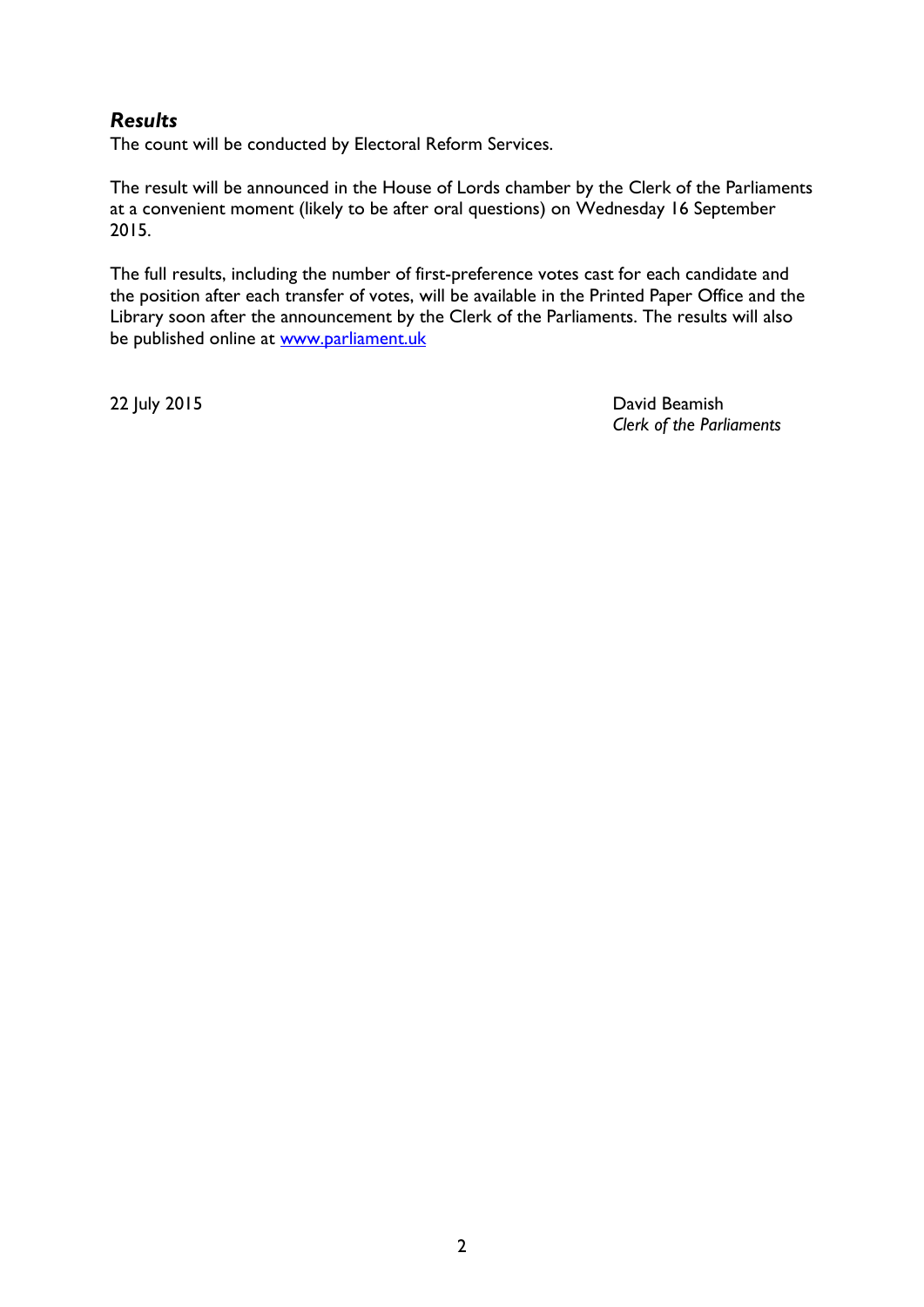#### **List of electors**

*Elected by a party or group and sitting as Conservative peers:* Arran, E. Ashton of Hyde, L. Astor, V. Astor of Hever, L. Attlee, E. Brabazon of Tara, L. Bridgeman, V. Caithness, E. Cathcart, E. Courtown, E. Crathorne, L. De Mauley, L. Denham, L. Dundee, E. Glenarthur, L. Glentoran, L. Goschen, V. Henley, L. Home, E. Howe, E. Inglewood, L. Lindsay, E. Liverpool, E. Lucas, L. Mancroft, L. Montagu of Beaulieu, L. Montrose, D. Moynihan, L. Northbrook, L. Ridley, V. Rotherwick, L. Selborne, E. Selsdon, L. Shrewsbury, E. Strathclyde, L. Swinfen, L. Trefgarne, L. Trenchard, V. Younger of Leckie, V.

*Elected by the whole House and sitting as Conservative peers:* Borwick, L. Brougham and Vaux, L. Colwyn, L. Eccles, V. Elton, L. Geddes, L.

Lyell, L. Skelmersdale, L. Ullswater, V.

#### **List of candidates**

Abergavenny, M. Ampthill, L. Biddulph, L. Ferrers, E. Harrowby, E. Limerick, E. (*L. Foxford*) Massereene and Ferrard, V. (*L. Oriel*) Middleton, L. Mountgarret, V. (*L. Mountgarret*) Rathcavan, L. Rowallan, L. Stockton, E. Sudeley, L. Swansea, L. Wellington, D. Windlesham, L.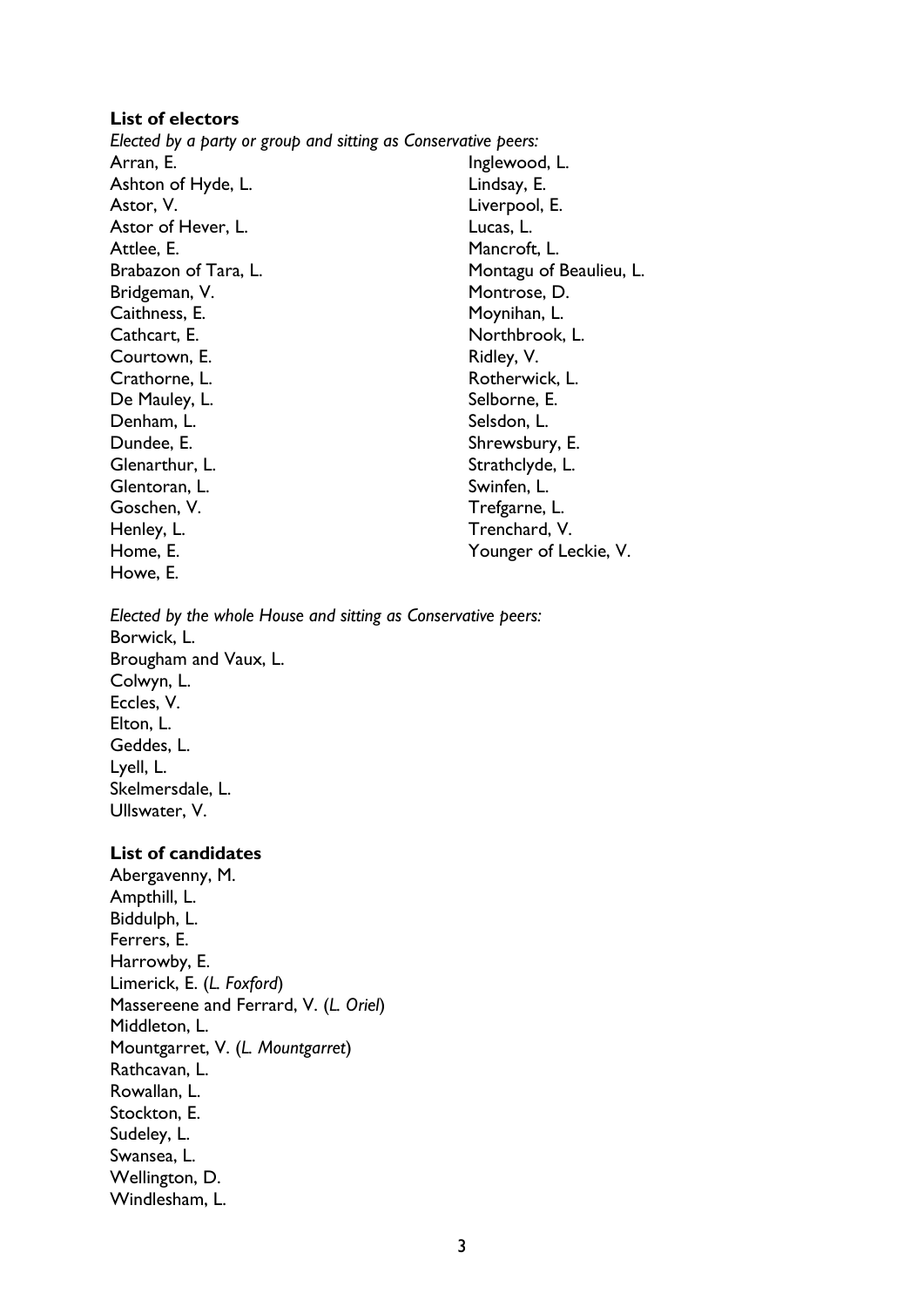#### **Candidature statements**

#### **Abergavenny, M.**

I have three main areas of interest:—

- I run my own businesses, farming, diversification, urban regeneration and development including events, festivals and markets.
- I work with national and local charities.
- I served as councillor for eight years and I am Vice-Chairman of Conservative Rural Action Group.

I believe this experience together with a strong bond to the local communities of Kent and Sussex gives me the ability to make a significant contribution to the House.

#### **Ampthill, L.**

A Conservative health minister proposed "a National Health Service". We should find an affordable successor model.

Why referendum passion? Parliaments must decide the great issues.

Let's consign the word "community" to the bottom drawer. We are one, tolerant society or we are nothing.

The European adventure is not one of integration but of undoubted co-operation.

Let's seek rigour and competition in education.

Watch out for Monsieur Chauvelin.

I have been an elected councillor since 1999.

#### **Biddulph, L.**

Older and wiser? Or never too late.

Being a member of the House of Lords was always fascinating! It was an honour to serve.

#### **Ferrers, E.**

I have seen the needless bureaucracy and interference that emanates from government, its agencies and regulators. I co-founded an investment management firm which now employs more than 200 people and manages more than £18bn. I am a director of one of the largest not for profit care home providers. I am a farmer. The demoralising and negative impact of bureaucracy is clear. I want to help reduce this burden across the public and private sectors.

#### **Harrowby, E.**

Married, four children. Education: Architecture (Newcastle), Land Economy (Cambridge). Fellow, Royal Institution of Chartered Surveyors, 1992. Career: commercial property development; managing family estates and businesses, which generate significant local employment. Work in education: Governing Councils, committees, Goldsmiths University of London and Dean Close School, Cheltenham. Senior Trustee, London-based business "incubator" charity.

I'm a committed conservative, with a strong working experience in planning, the built environment, heritage, rural issues and, vitally, the Midlands' regional urban regeneration.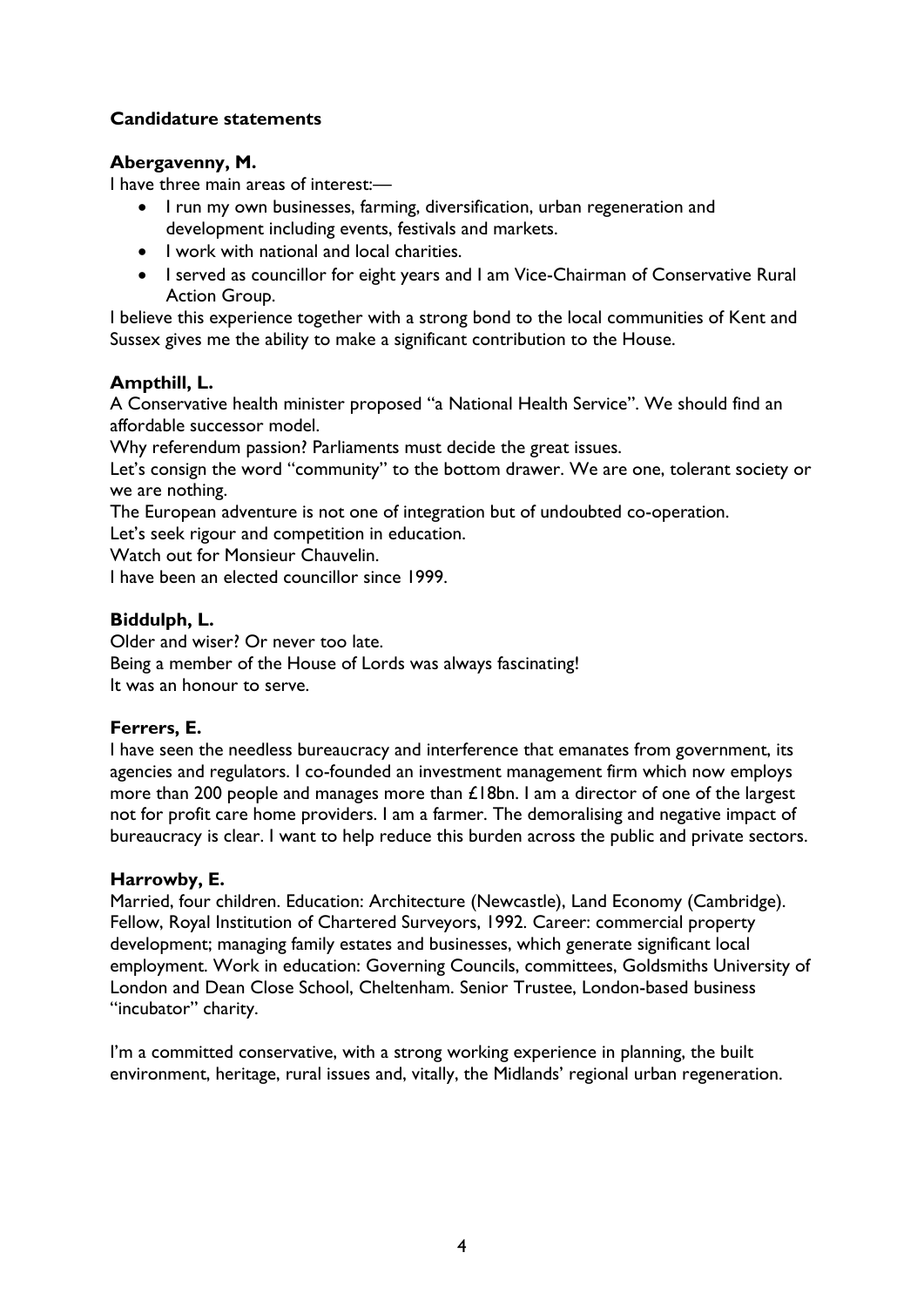#### **Limerick, E. (***L. Foxford***)**

Aged 52, Edmund Limerick has worked in HM Diplomatic Service (Paris, Dakar, Amman), the law, investment banking and emerging markets private equity, including postings in Moscow and Dubai before returning to UK in 2006. Currently founder director of a security company focused on Iraq; director of a Kazakhstan oil company; and managing a rural estate in Sussex with focus on biomass, solar energy, weddings and cider. Has flat in Pimlico. Speaks French and Russian. Kitesurfs.

#### **Massereene and Ferrard, V. (***L. Oriel***)**

Although I am an arable farmer I feel strongly that the UK would be better off out of Europe.

At least we would be able to order our affairs ourselves and not have 75% of our laws foisted on us by unelected bureaucrats from Brussels.

#### **Middleton, L.**

Energy and experience: with a successful ongoing record of performance and innovation in private business and a strong background of public service, I believe I can make a positive difference as a Conservative peer. Through my award-winning agricultural and land management company I continuously develop new techniques in sustainable, efficient food production. I have represented the Country Land and Business Association regionally and internationally, and previously served in the Regular and Territorial Army.

#### **Mountgarret, V. (***L. Mountgarret***)**

The ever-changing world of politics requires more and wider views of the electorate and elected officials. Youth and vigour, married with wisdom and experience, make enviable companions. I would feel that I could be a participant of both factions, and would thus ask for a favourable commendation.

### **Rathcavan, L.**

[No statement submitted.]

#### **Rowallan, L.**

CV of Lord Rowallan Born 1947 Married with 4 children, 2 stepchildren and 6 grandchildren Educated at Eton, Royal Agricultural College Cirencester Estate Agent 1971–1992 Farmer 1977–2013 Director of companies with diverse interests—hotels, mining and developments House of Lords 1995–1999, introduced a Mental Health Bill. Chairman Fenwick Covenanters Trust 1977– Interests: equestrianism, humanitarian projects, mental health and organ transplant issues FEI International showjumping judge and judge at London 2012 Olympics.

#### **Stockton, E.**

I was a member of the Lords from 1986 until the reform of the House. I was an MEP for the South-West region for five years. Until May this year I was a member of the South Bucks District Council. My first career was as a journalist (*Glasgow Herald* and *Daily Telegraph*) then I was MD and Chairman of Macmillan Publishers. I ran farming and sporting estates in Sussex and West Devon.